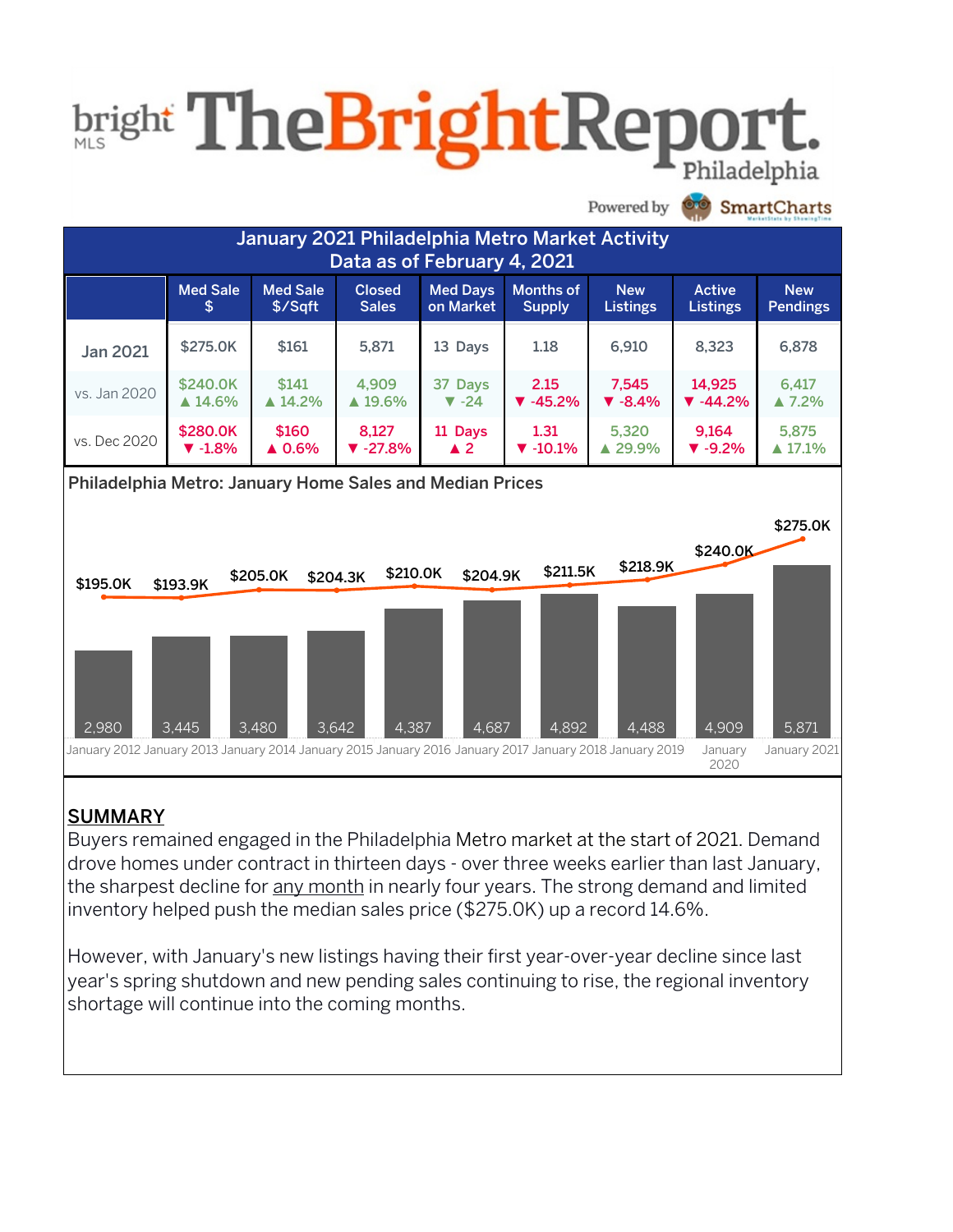## **bright The Bright Report**

Powered by **SmartCharts** 

#### **FIVE THINGS TO KNOW: MEDIAN SALES PRICE**

Home sale prices saw record-high gains for the month of January.

1. Overall sales prices rose by a January record of 14.6%, as single-family sales prices (\$333.3K) gained 15.9% (+ \$45.8K). Month to month declines in the category placed slightly lower than expected(-1.8% vs.-3.0%).

2. Burlington saw median sales prices rise a county record +\$56.0K year over year. Willingboro pricing (\$246.0K) rose +\$86.0K (+53.8%).

**3.** Gloucester County marked a ten-year best, up by  $+\$4.5K$  from last month's previous high. Compared to last January, Sewell (\$300.0K) gained by +\$74.0K (+32.7%).

4. Montgomery County landed at a new ten-year peak. Detached home sale prices hit a January record \$405.0K, a +\$60K gain (+17.5%). Ambler single-family homes experienced a 23.3% improvement(\$513.0K,+\$97.0K)

**5.** Looking to February, home sales prices typically rise 4% compared to January.

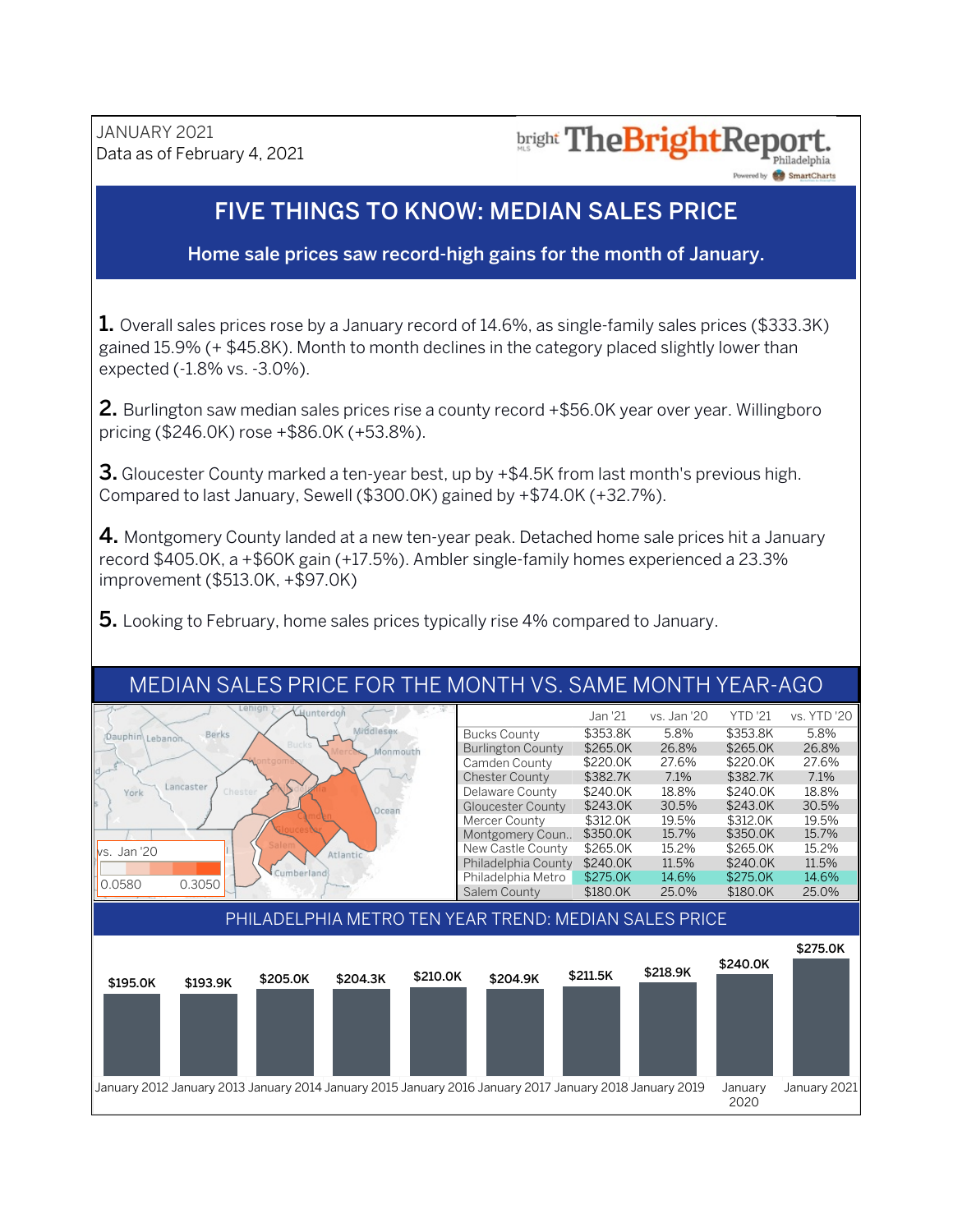#### bright The Bright Report. Philadelphia

Powered by **SmartCharts** 

#### **FIVE THINGS TO KNOW: CLOSED SALES**

Year over year sales gains tracked stronger than typical for the month, as detached home sales rose at a record level.

1. Sales volume climbed to a January best, with nearly 1K more homes sold than last year. Single-family home sales (3,174) rose 21.6% (+564), a record for the month.

**2.** New Castle County marked a January ten year best on attached home sales (225, +37.2%). Newark reported 40 attached unit sales, a city record for the month that nearly doubled last year.

**3.** Delaware County January attached home sales (267,  $+30.8%$ ) was a new high for the month. Drexel Hill pulled 29 attached unit sales, up +61.1%.

4. Chester County home sales grew a January record +22.6%, with an additional 89 units sold. Chester Springs (18) added eight additional transactions.

5. Compared to December, January sales fell -27.8%, in line with expectations (-25%). However, February sales tend to tick up by 4%.

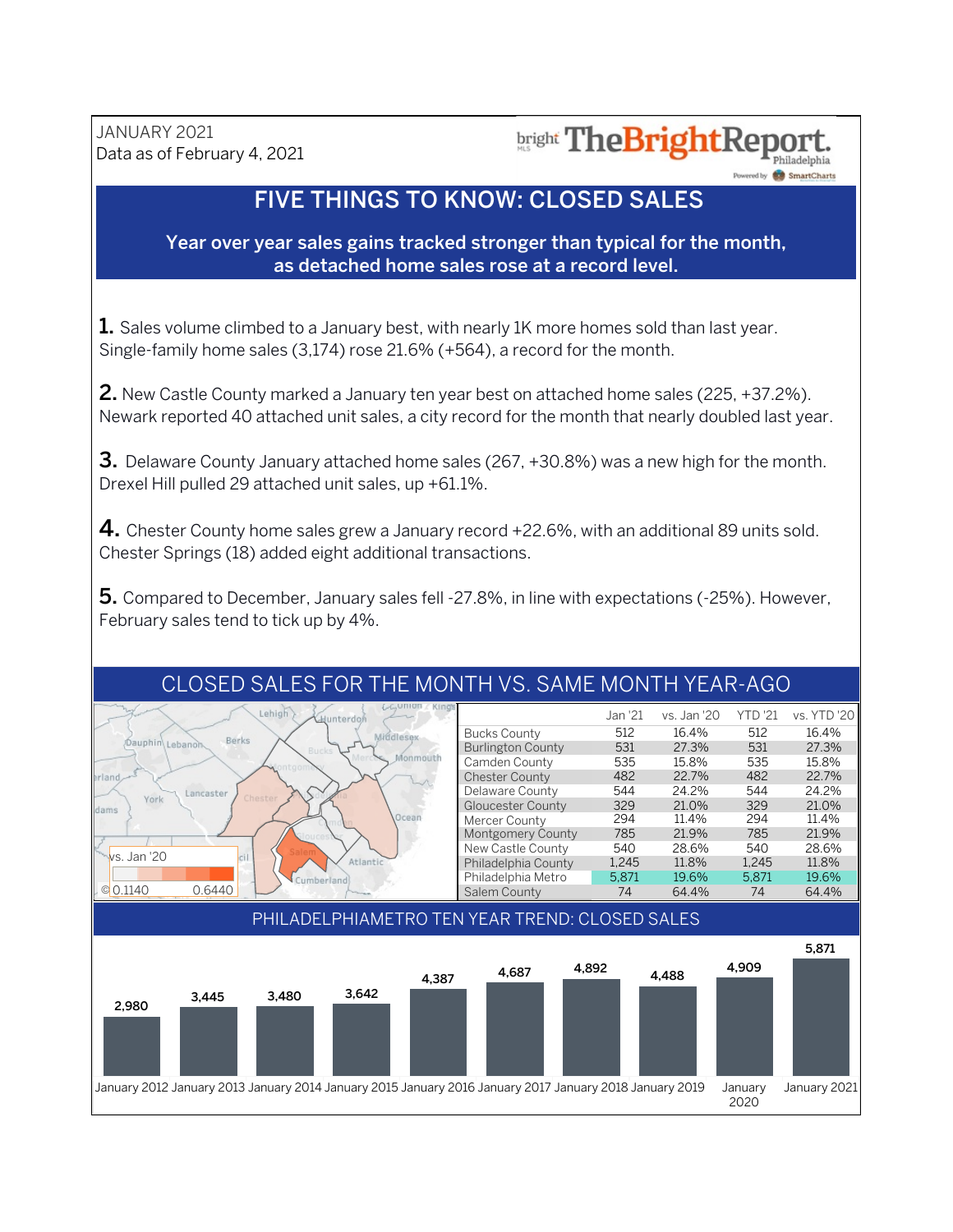### **bright TheBrightReport**

Powered by **SmartCharts** 

#### FIVE THINGS TO KNOW: NEW PENDING SALES

#### Lower inventory levels limited buyers as new pending home sales grew less than expected.

**1.** New single-family upcoming home sales rose only 1.6%, lower than the 7.5% five-year norm. Compared to last year, there were nearly 5K fewer available properties in the category.

2. Bucks County experienced its first year over year decline in new pendings since the shutdown last May, as new active listings also had their first loss in eight months. Doylestown pendings (39) fell by -25%.

**3.** Philadelphia County marked a  $+13.9\%$  ( $+170$ ) uptick in new pending townhome sales (1,394). Fishtown (63) improved 46.5% (+20).

4. Mercer County's new pending attached home sales accelerated 29.1% (133,  $+30$ ) to drive overall results. Princeton's activity for these units (23 new pendings) nearly tripled (+15).

5. The continuing inventory shortage will impact February's new pending sale results, which typically improve 10% from January.

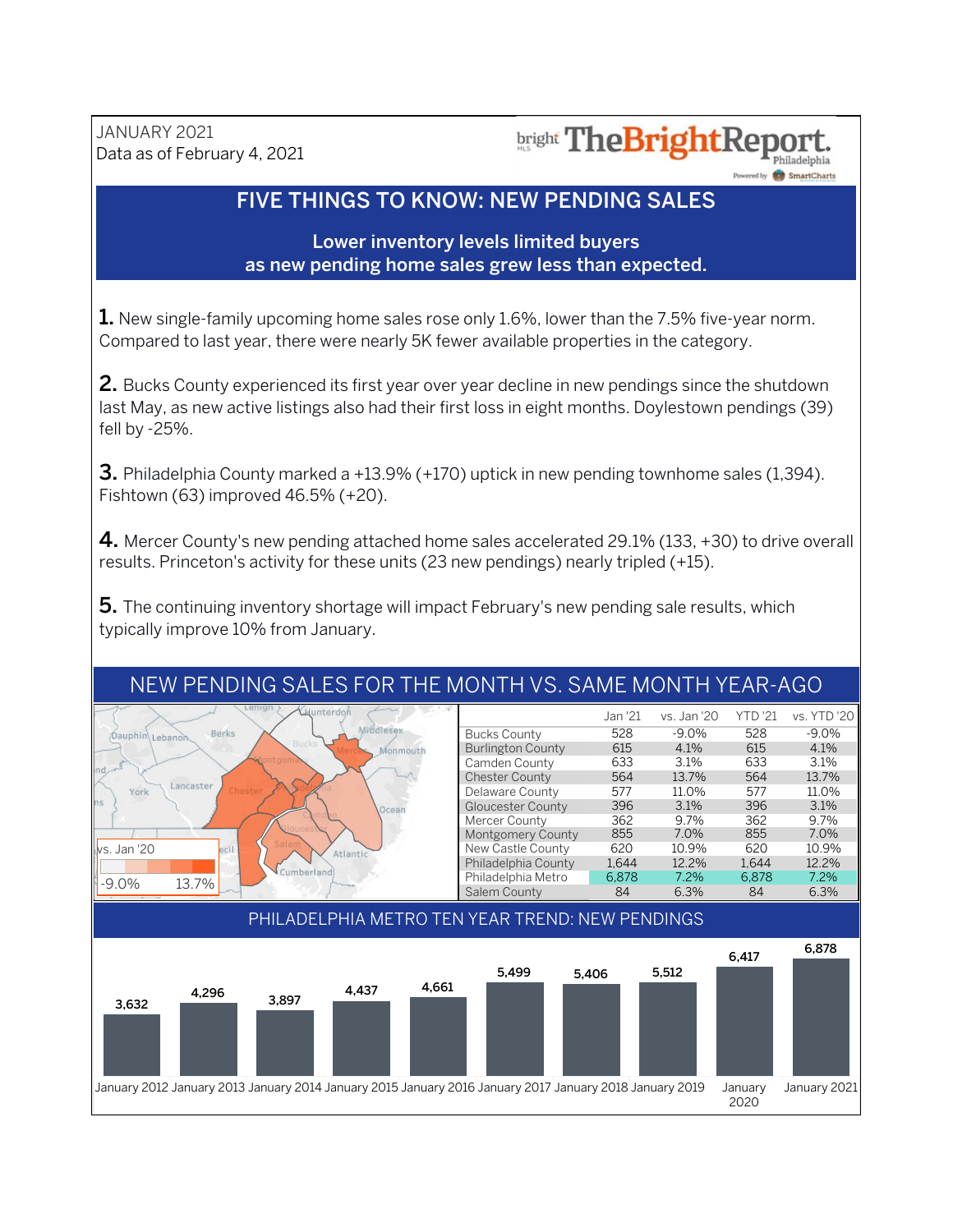## bright The BrightRepo

Powered by **SmartCharts** 

#### FIVE THINGS TO KNOW: NEW LISTINGS

New listing volume declined year over year for the first time since the spring shutdown.

1. New listings of single-family homes (3,293) fell -14.3%. However, attached home new listings  $(3,617,-2.2%)$  showed a softer decline.

2. Burlington County detached new listings had their steepest loss since May. Burlington City had a January five-year low of 23 single-family homes come up for sale (-43.9%).

**3.** Gloucester and Mercer Counties each experienced a -15.1% decline in new listings. In Gloucester, Williamstown volume (56) fell off -26.3%; Mercer's Lawrence Township area (15) cut new listings by -55.9%.

4. Chester and New Castle Counties were pockets of growth in the metro. Chester County saw Phoenixville's (46) activity improve 24%, while New Castle reported 30.4% higher new listing volume in Newark (120).

5. With new listings equal to new pendings this month, the region's inventory shortage will continue into February, and dampen the typical month to month gain from January.

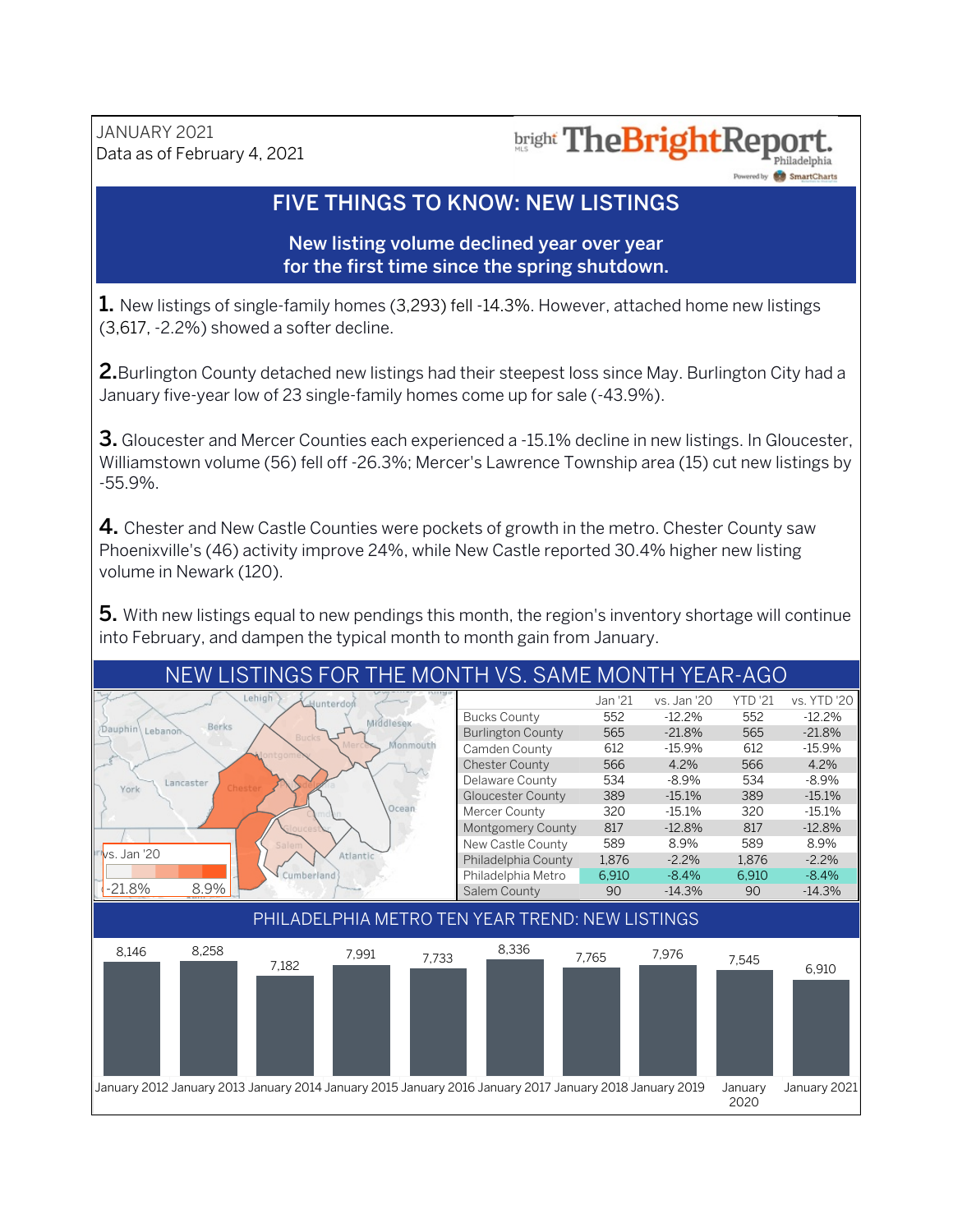JANUARY<sub>2021</sub> Data as of February 4, 2021

#### **bright TheBrightRep** Philadelphia

ed by **SmartCharts** 

#### FIVE THINGS TO KNOW: MEDIAN DAYS ON THE MARKET

#### High demand helped cut days on the market by over three weeks.

**1.** Homes went under contract in just under two weeks, a January best. Units spent 24 fewer days on the market, the sharpest decline for any month in nearly four years.

2. Mercer County single-family units (22 days on the market) left sale over six weeks earlier than last January. Homes in Princeton came under contract nearly eleven weeks earlier.

**3.** Delaware County remains one of the fastest moving areas, as single-family homes sold in an all-time low of seven days for five of the last six months. Brisk sales continued in Upper Darby, where domiciles came under contract in seven days in January (-11 days).

4. Montgomery County townhomes recorded seven days on the market, their lowest in ten years. Pottstown townhomes stayed on the market for a record-low six days and came under contract six weeks earlier than last year.

5. While homes typically remain on the market four days longer in February, this should shorten due to strong buyer demand.



#### MEDIAN DAYS ON THE MARKET VS. SAME MONTH YEAR AGO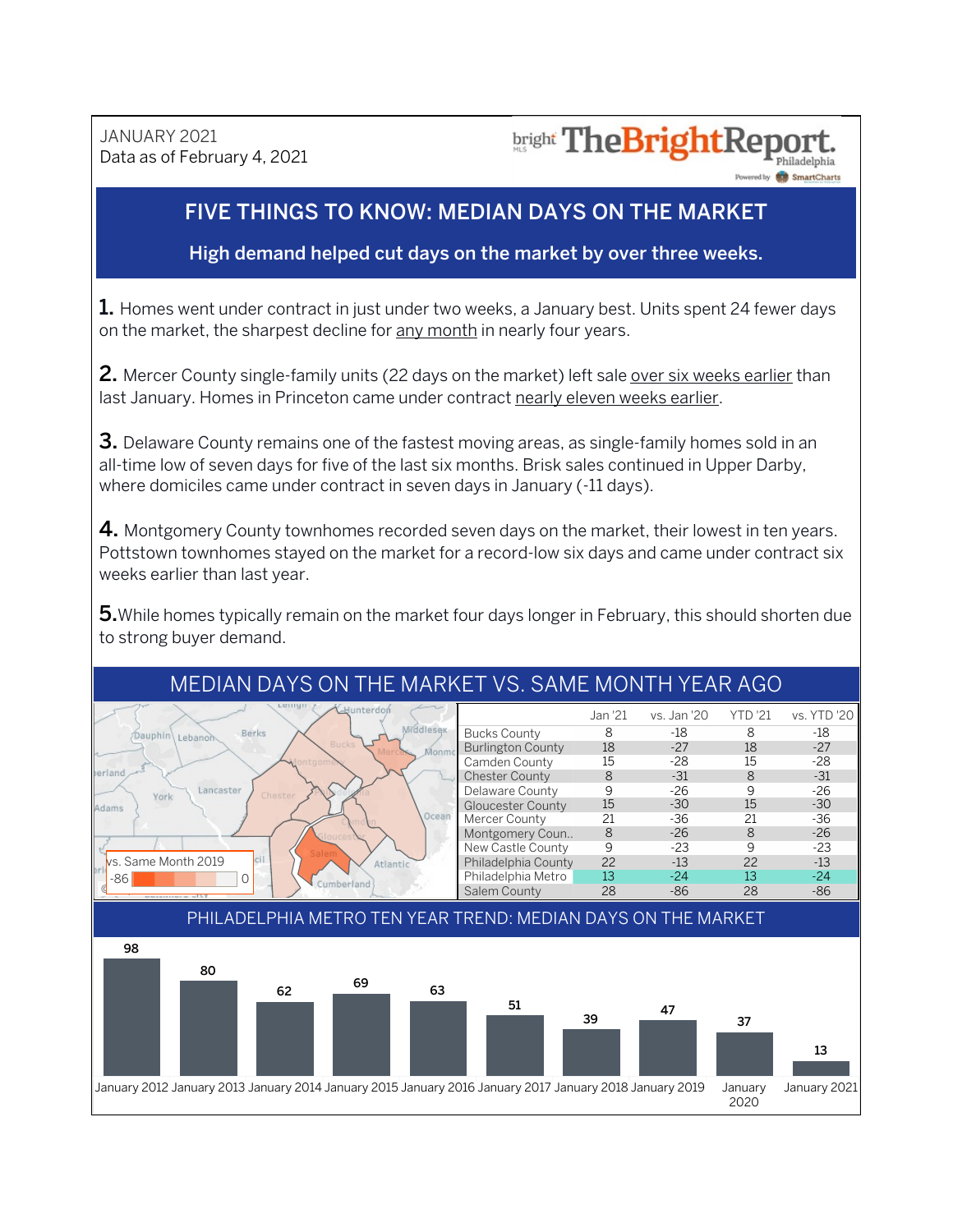# bright TheBrightReport.

Powered by **SmartCharts** 

| <b>Closed Sales by Days on Market</b>                        |                |              |                            |                                                     |                   | <b>Closed Sales by Price Range</b>                                        |                |                |
|--------------------------------------------------------------|----------------|--------------|----------------------------|-----------------------------------------------------|-------------------|---------------------------------------------------------------------------|----------------|----------------|
|                                                              |                | January 2020 |                            |                                                     | January 2021      |                                                                           | January 2020   | January 2021   |
|                                                              |                | 23           |                            |                                                     |                   | $<$ \$50,000                                                              | 159            | 86             |
| 0 Days                                                       |                |              |                            |                                                     |                   | \$50K to \$99,999                                                         | 412            | 292            |
| 1 to 10 Days                                                 |                | 1,082        |                            |                                                     | 2,518             | \$100K to \$149.999                                                       | 595            | 473            |
| 11 to 20 Days                                                |                | 671          |                            |                                                     | 968               | \$150K to \$199,999                                                       | 749            | 763            |
| 21 to 30 Days                                                |                | 445          |                            |                                                     | 508               | \$200K to \$299,999<br>\$300K to \$399,999                                | 1,204<br>797   | 1,668<br>1,069 |
| 31 to 60 Days                                                | 876            |              |                            | 833<br>356                                          |                   | \$400K to \$499,999                                                       | 423            | 595            |
| 61 to 90 Days                                                |                | 576          |                            |                                                     |                   | \$500K to \$599.999                                                       | 205            | 328            |
| 91 to 120 Days                                               |                | 379          |                            |                                                     | 213               | \$600K to \$799,999                                                       | 215            | 359            |
| 121 to 180 Days                                              |                | 419          |                            |                                                     | 202               | \$800K to \$999,999                                                       | 69             | 113            |
| 181 to 360 Days                                              |                | 350          |                            |                                                     | 174               | \$1M to \$2,499,999                                                       | 79             | 119            |
| 361 to 720 Days                                              |                | 75           |                            | 59                                                  |                   | \$2.5M to \$4,999,999                                                     | $\overline{2}$ | 5              |
| 721+Days                                                     |                | 13           |                            | 9                                                   |                   | $$5,000,000+$                                                             | $\circ$        | $\mathbf{1}$   |
| Ten Year Trend: Sales by Unit Type                           |                |              |                            |                                                     |                   | Ten Year Trend: Months of Supply                                          |                |                |
|                                                              | Med Sale<br>\$ | d: All       |                            | Detache Attached Attached Attached<br>: All : Condo | : TH              | January 2012                                                              |                | 9.84           |
| January 2012                                                 |                |              |                            | \$195.0K \$245.0K \$145.0K \$170.0K \$132.9K        |                   | January 2013                                                              |                | 7.33           |
| January 2013                                                 |                |              |                            | \$193.9K \$240.0K \$145.0K \$169.0K \$135.0K        |                   | January 2014                                                              |                | 6.12           |
| January 2014                                                 |                |              |                            | \$205.0K \$250.0K \$155.0K \$180.0K                 | \$148.5K          | January 2015                                                              |                | 6.28           |
| January 2015                                                 |                |              |                            | \$204.3K \$250.0K \$148.0K \$170.0K \$140.0K        |                   | January 2016                                                              |                | 5.23           |
| January 2016                                                 |                |              | \$210.0K \$250.8K \$165.0K |                                                     | \$181.0K \$160.0K | January 2017                                                              |                | 4.11           |
| January 2017                                                 |                |              |                            | \$204.9K \$245.0K \$167.3K \$170.0K \$166.2K        |                   | January 2018                                                              |                | 3.33           |
| January 2018                                                 |                |              |                            | \$211.5K \$251.2K \$175.0K \$185.0K                 | \$173.0K          | January 2019                                                              |                | 3.16           |
| January 2019                                                 |                |              | \$218.9K \$254.9K \$179.9K |                                                     | \$191.3K \$176.8K |                                                                           |                |                |
| January 2020                                                 |                |              | \$240.0K \$287.5K \$193.3K | \$195.0K                                            | \$192.5K          | January 2020                                                              |                | 2.15           |
| January 2021                                                 |                |              |                            | \$275.0K \$333.3K \$220.0K \$205.0K \$225.0K        |                   | January 2021                                                              |                | 1.18           |
| <b>Ten Year Trend: All Pendings</b><br>5,792<br>January 2012 |                |              |                            |                                                     |                   | Ten Year Trend: Median Sales Price to Original<br><b>List Price Ratio</b> |                |                |
| January 2013                                                 |                |              |                            |                                                     | 7,086             | January 2012                                                              |                | 90.7%          |
| January 2014                                                 |                |              |                            |                                                     | 6,633             | January 2013                                                              |                | 92.9%          |
| 7,356<br>January 2015                                        |                |              |                            |                                                     | January 2014      |                                                                           | 94.0%          |                |
|                                                              |                |              |                            |                                                     | 8,256             | January 2015                                                              |                | 93.8%          |
| January 2016                                                 |                |              |                            |                                                     |                   | January 2016                                                              |                | 94.4%          |
| 9,043<br>January 2017                                        |                |              |                            |                                                     |                   | January 2017                                                              |                | 95.1%          |
| 8,487<br>January 2018                                        |                |              |                            |                                                     |                   | January 2018                                                              |                | 96.0%          |
| January 2019                                                 |                |              |                            |                                                     | 8,208             | January 2019                                                              |                | 95.7%          |
| January 2020                                                 |                |              |                            |                                                     | 10,234            | January 2020                                                              |                | 96.2%          |
| January 2021                                                 |                |              |                            |                                                     | 11,739            | January 2021                                                              |                | 100.0%         |